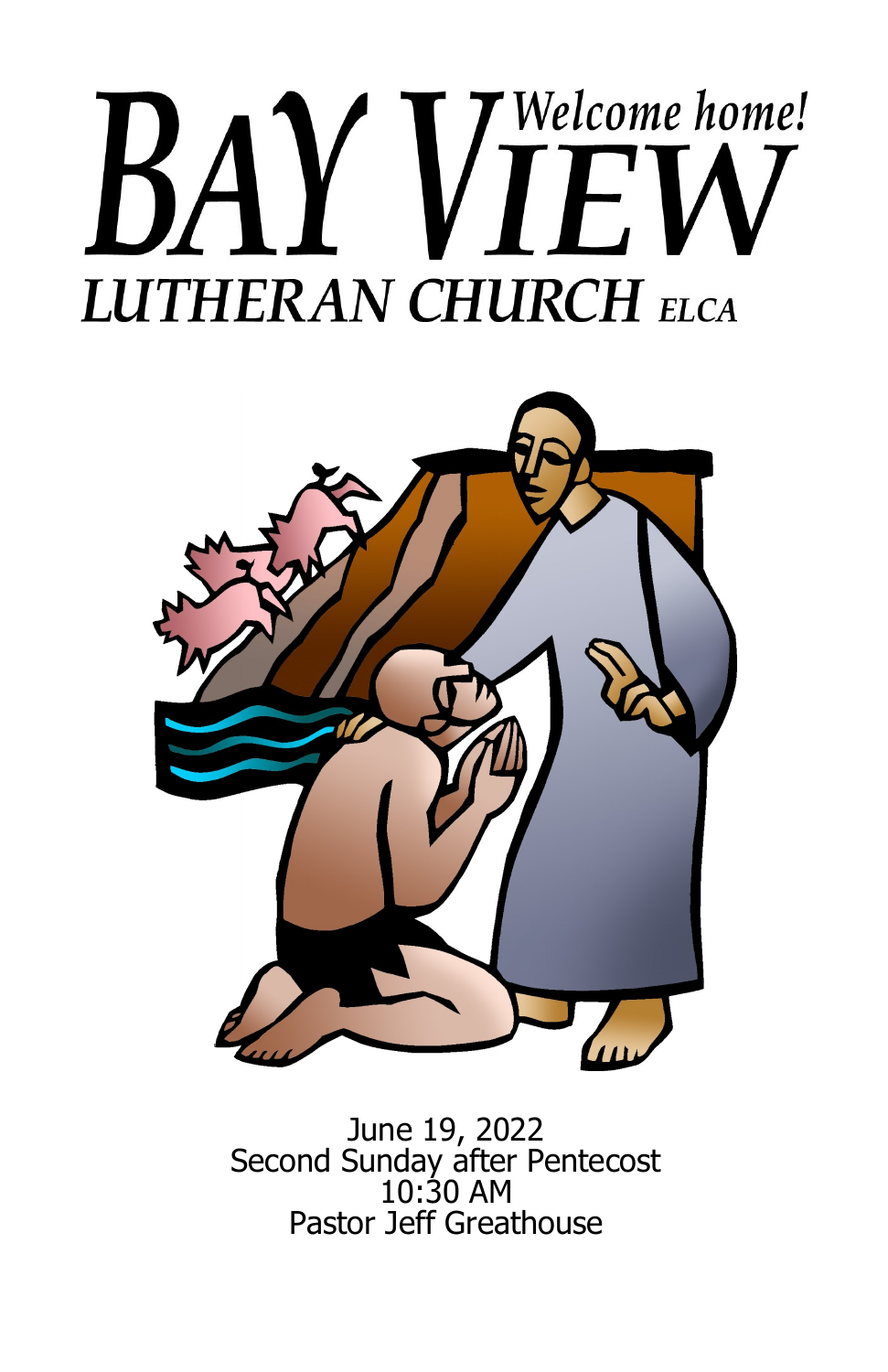# **CONFESSION AND FORGIVENESS**

Blessed be the holy  $Trinity, +$  one God, whose steadfast love endures forever

#### **Amen.**

Let us confess our sin in the presence of God and of one another.

*Silence is kept for reflection.*

Merciful God, **we confess that we have not followed your path but have chosen our own way. Instead of putting others before ourselves, we long to take the best seats at the table. When met by those in need, we have too often passed by on the other side. Set us again on the path of life. Save us from ourselves and free us to love our neighbors. Amen.**

Hear the good news! God does not deal with us according to our sins but delights in granting pardon and mercy. In the name of  $+$  Jesus Christ, your sins are forgiven. You are free to love as God loves. **Amen.**

#### **ENTRANCE HYMN:** *For the Beauty of the Earth* (ELW 879)

1 For the beauty of the earth, for the beauty of the skies, for the love which from our birth over and around us lies:

#### Refrain

Christ, our God, to thee we raise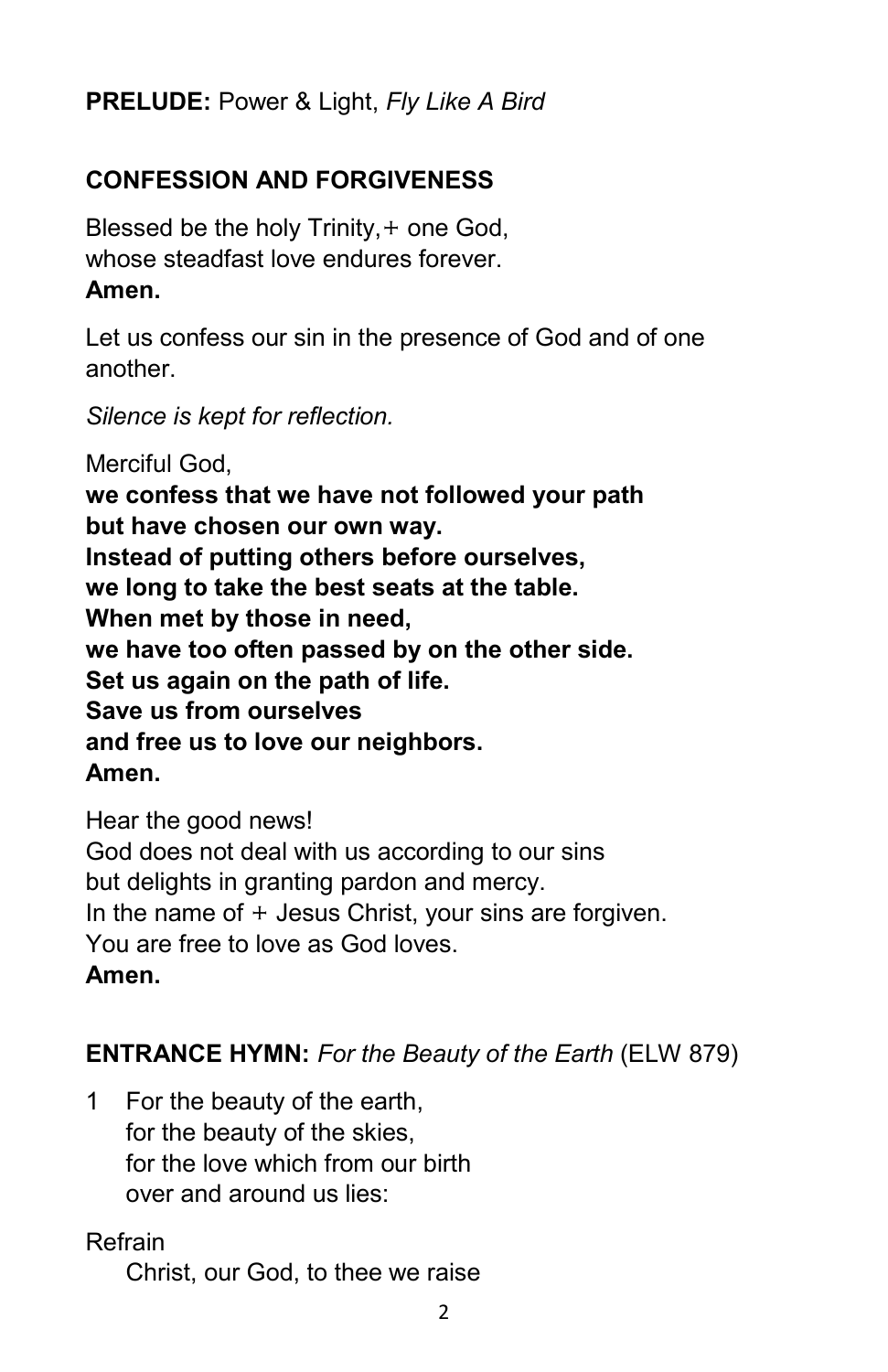this our sacrifice of praise.

- 2 For the wonder of each hour of the day and of the night, hill and vale and tree and flow'r, sun and moon and stars of light: Refrain
- 3 For the joy of ear and eye, for the heart and mind's delight, for the mystic harmony linking sense to sound and sight: Refrain

Text: Folliott S. Pierpoint, 1835-1917, alt.

## **GREETING**

The grace of our Lord Jesus Christ, the love of God, and the communion of the Holy Spirit be with you all. **And also with you.**

#### **HYMN OF PRAISE:** *I Will Praise Your Name*

Verse 1 I will praise Your name I will praise Your name I will praise Your name and extol You I will praise Your name I will praise Your name I will praise Your name as I behold You

CCLI Song # 1160601 Bob Fitts © 1993 Integrity's Hosanna! Music (Admin. by Integrity Music) For use solely with the SongSelect® Terms of Use. All rights reserved. www.ccli.com CCLI License # 707096

# **PRAYER OF THE DAY**

The Lord be with you. **And also with you.**

Let us pray. O Lord God,

**we bring before you the cries of a sorrowing world. In your mercy set us free from the chains that bind us, and defend us**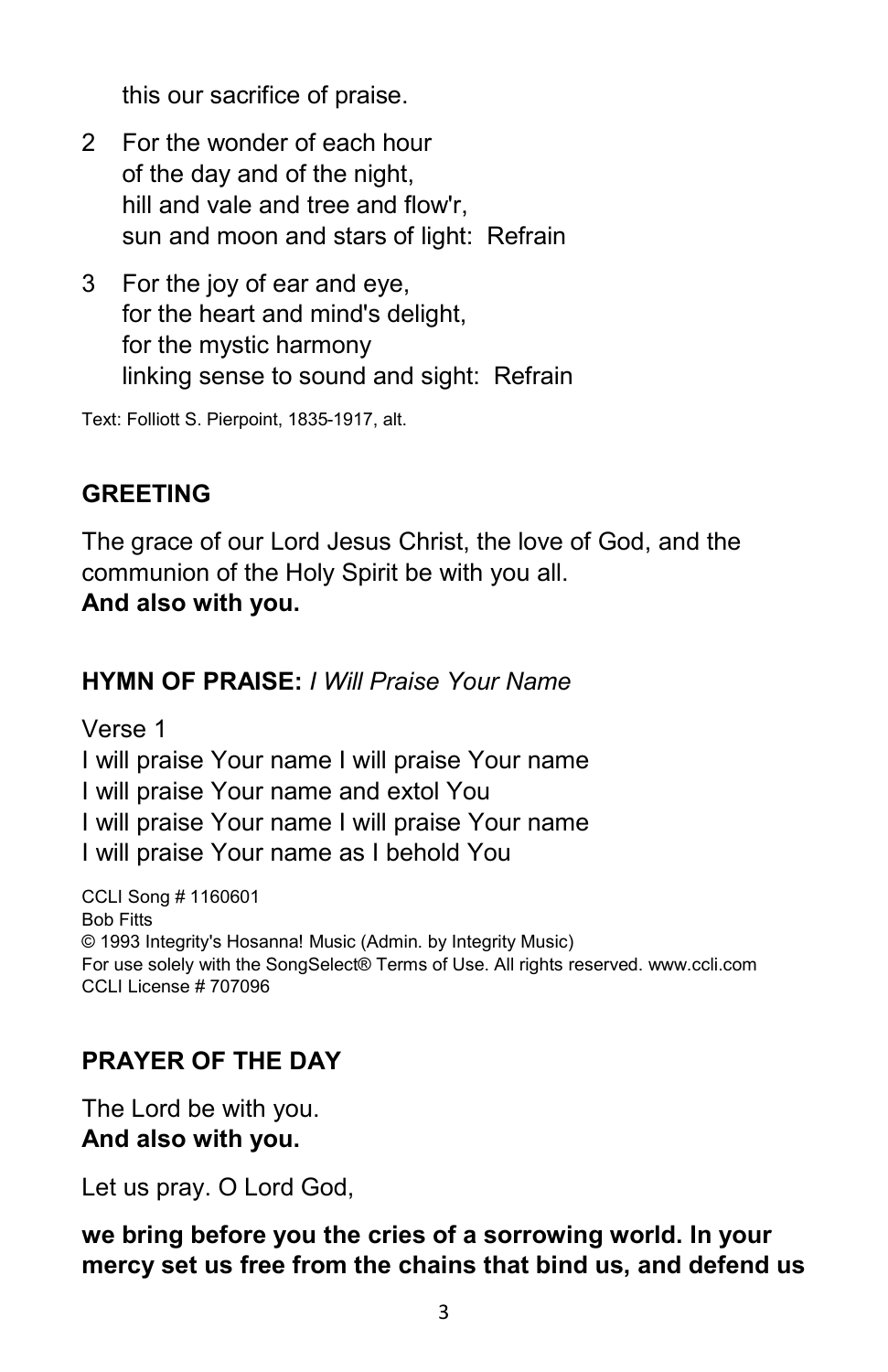**from everything that is evil, through Jesus Christ, our Savior and Lord. Amen.**

## **FIRST READING: Isaiah 65:1-9**

A reading from Isaiah.

 $1$  was ready to be sought out by those who did not ask, to be found by those who did not seek me. I said, "Here I am, here I am," to a nation that did not call on my name.  $^2$ I held out my hands all day long to a rebellious people, who walk in a way that is not good, following their own devices;  $^3$ a people who provoke me to my face continually, sacrificing in gardens and offering incense on bricks;  $4$ who sit inside tombs, and spend the night in secret places; who eat swine's flesh, with broth of abominable things in their vessels;  $5$ who say, "Keep to yourself, do not come near me, for I am too holy for you." These are a smoke in my nostrils, a fire that burns all day long.  $6$ See, it is written before me: I will not keep silent, but I will repay; I will indeed repay into their laps  $\frac{7}{7}$ their iniquities and their ancestors' iniquities together, says the LORD; because they offered incense on the mountains and reviled me on the hills, I will measure into their laps full payment for their actions.  ${}^{8}$ Thus says the Lorp: As the wine is found in the cluster,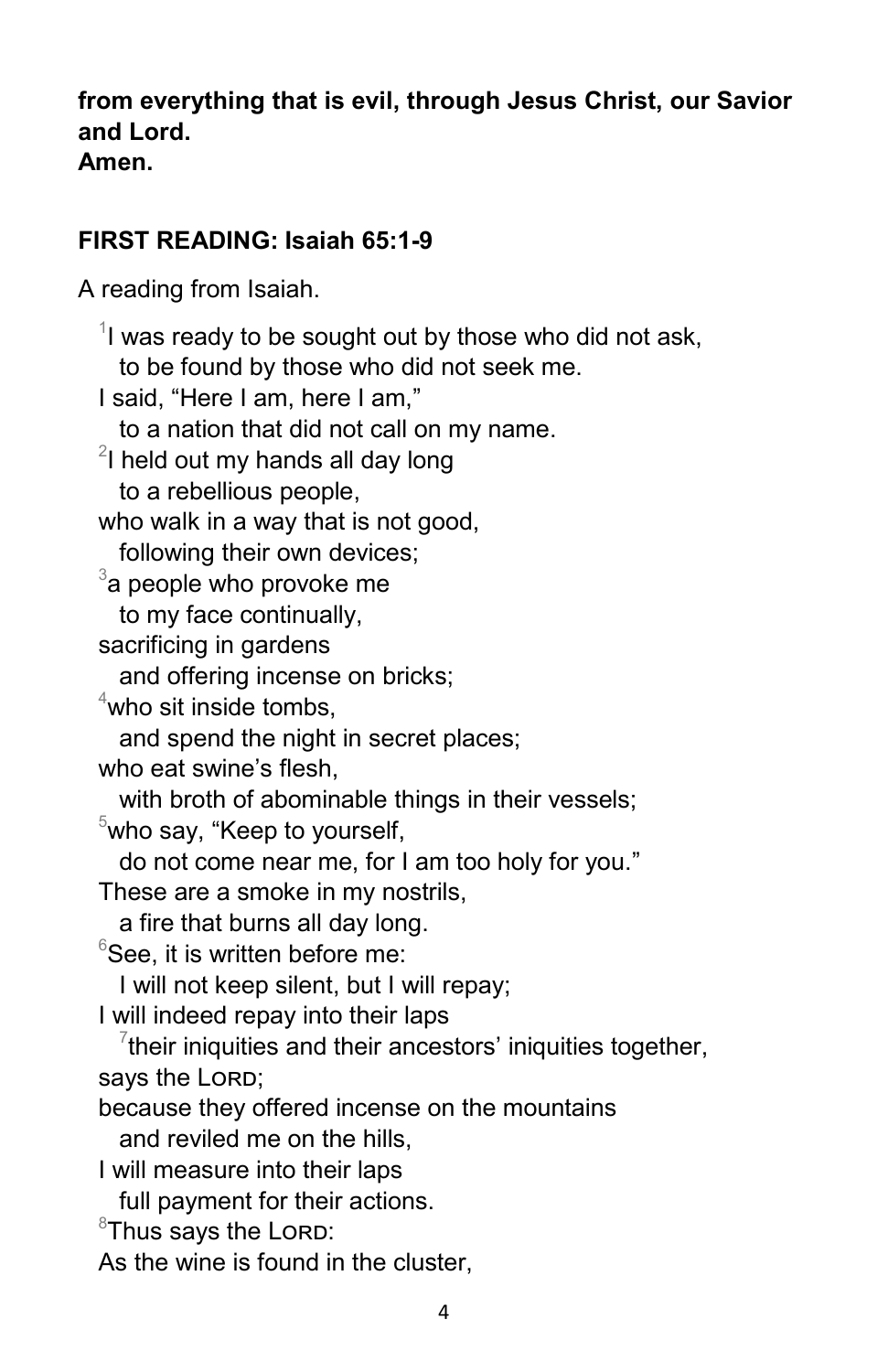and they say, "Do not destroy it, for there is a blessing in it," so I will do for my servants' sake, and not destroy them all.  $^9$ I will bring forth descendants from Jacob, and from Judah inheritors of my mountains; my chosen shall inherit it, and my servants shall settle there.

The word of the Lord. **Thanks be to God.**

## **PSALM: Psalm 22:19-28** *read responsively*

 $19$ But you, O Lorp, be not far away; O my help, hasten to my aid. <sup>20</sup>**Deliver me from the sword, my life from the power of the dog.**  $21$ Save me from the lion's mouth! From the horns of wild bulls you have rescued me. <sup>22</sup>**I will declare your name to my people; in the midst of the assembly I will praise you.**  $^{23}$ You who fear the Lord, give praise! All you of Jacob's line, give glory. Stand in awe of the LORD, all you offspring of Israel. <sup>24</sup>For the Lorp does not despise nor abhor the poor in their poverty; neither is the Lorp's face hidden from them; but when they cry out, the Lord hears them.  $^{25}$ From you comes my praise in the great assembly; I will perform my vows in the sight of those who fear the LORD. <sup>26</sup>**The poor shall eat and be satisfied,** Let those who seek the Lorp give praise! May your hearts **live forever!**  $^{27}$ All the ends of the earth shall remember and turn to the LORD; all the families of nations shall bow before God. <sup>28</sup>**For dominion belongs to the Lord, who rules over the nations.**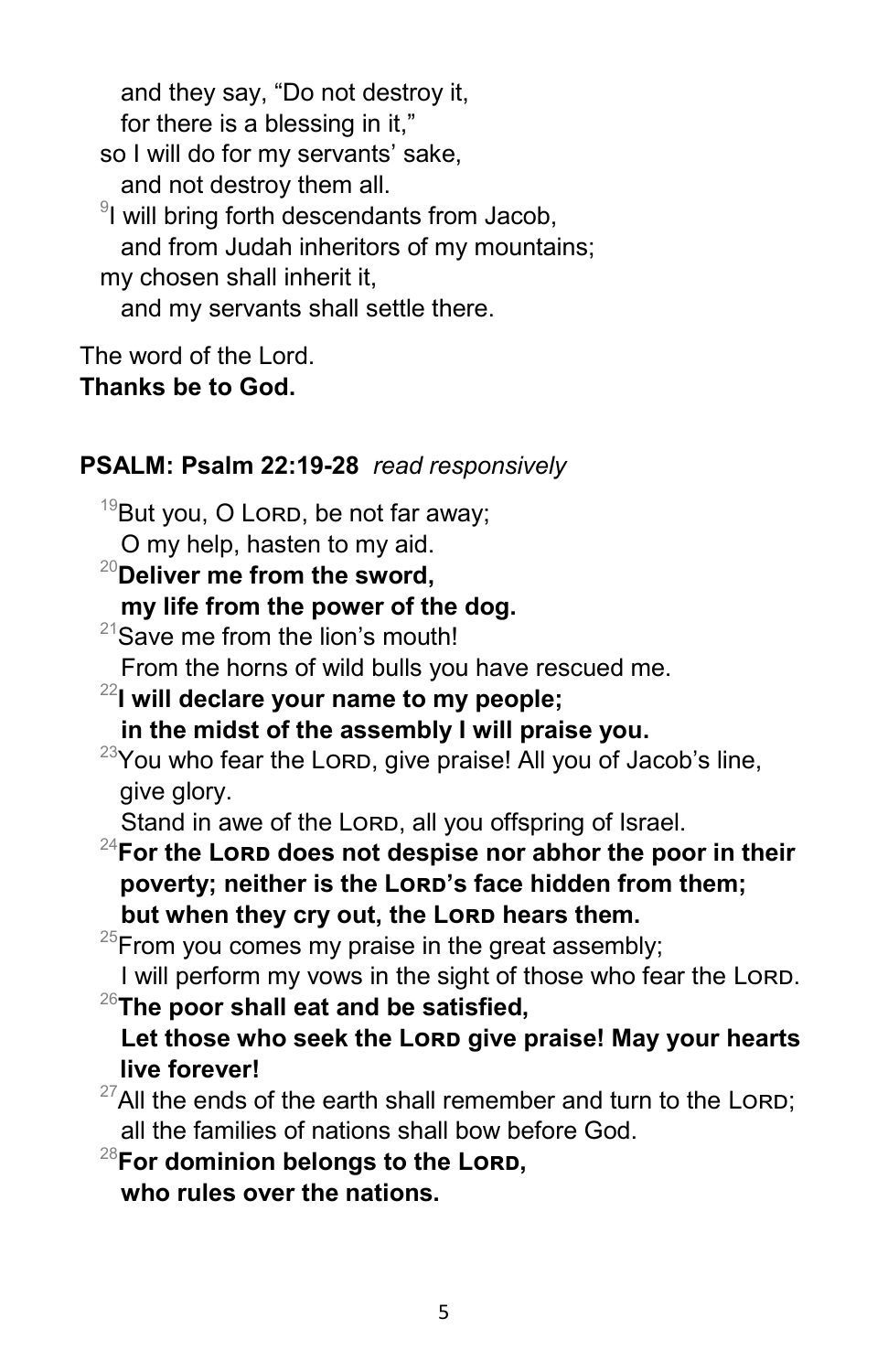## **SECOND READING: Galatians 3:23-29**

A reading from Galatians.

 $23$ Now before faith came, we were imprisoned and guarded under the law until faith would be revealed.  $24$ Therefore the law was our disciplinarian until Christ came, so that we might be justified by faith.  $25$ But now that faith has come, we are no longer subject to a disciplinarian, <sup>26</sup>for in Christ Jesus you are all children of God through faith.  $27$ As many of you as were baptized into Christ have clothed yourselves with Christ.<sup>28</sup>There is no longer Jew or Greek, there is no longer slave or free, there is no longer male and female; for all of you are one in Christ Jesus.  $29$ And if you belong to Christ, then you are Abraham's offspring, heirs according to the promise.

The word of the Lord. **Thanks be to God.**

## **GOSPEL ACCLAMATION:** *Halle, Halle, Halle*

Halle halle hallelujah Halle halle hallelujah Halle halle hallelujah Hallelujah hallelujah

CCLI Song # 2659190 Hal H. Hopson © 1998, 2020 Hope Publishing Company For use solely with the SongSelect® Terms of Use. All rights reserved. www.ccli.com CCLI License # 707096

#### **GOSPEL: Luke 8:26-39**

The holy gospel according to Luke. **Glory to you, O Lord.**

 $26$ Then [Jesus and his disciples] arrived at the country of the Gerasenes, which is opposite Galilee. <sup>27</sup>As he stepped out on land, a man of the city who had demons met him. For a long time he had worn no clothes, and he did not live in a house but in the tombs. <sup>28</sup>When he saw Jesus, he fell down before him and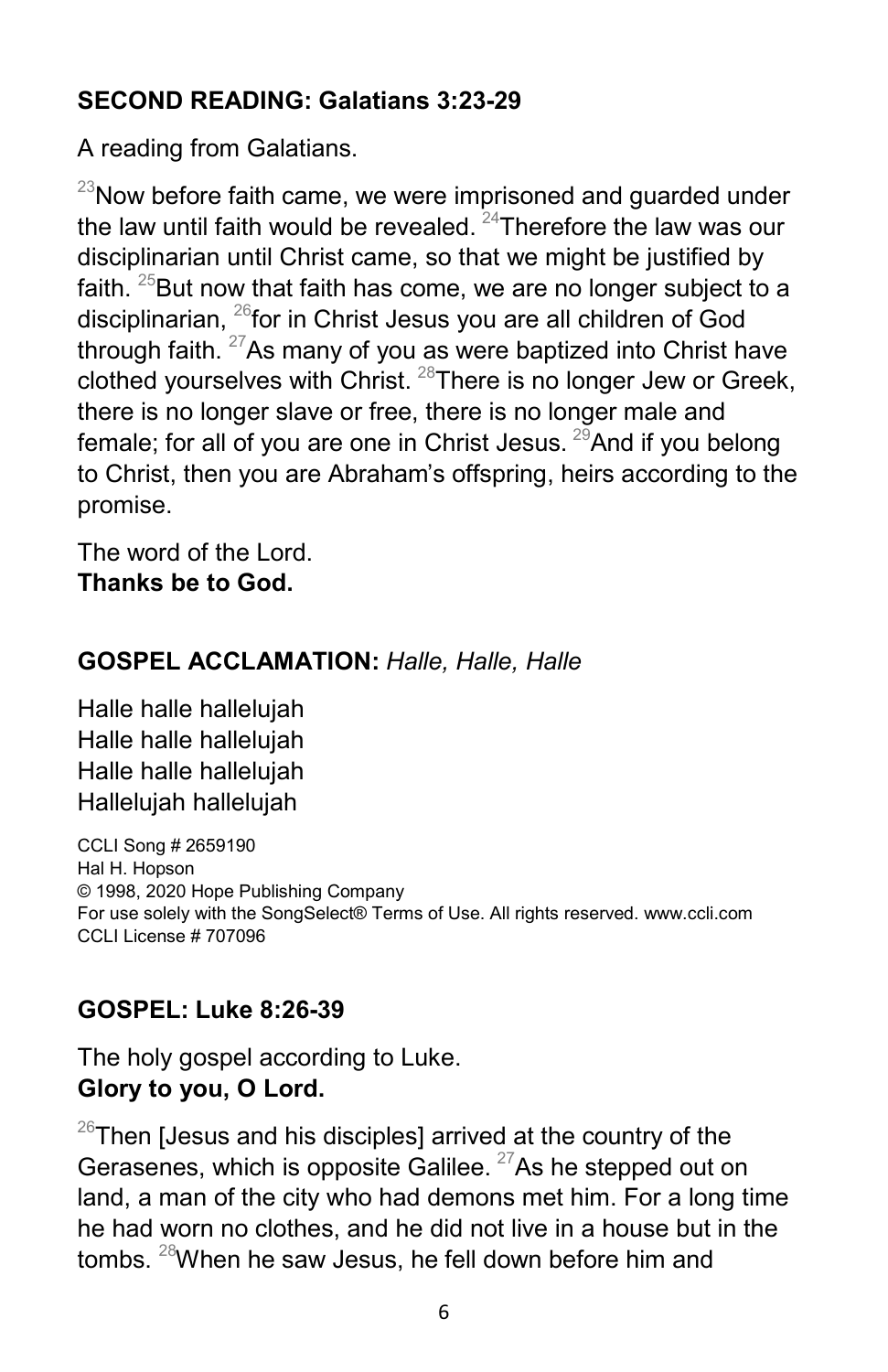shouted at the top of his voice, "What have you to do with me, Jesus, Son of the Most High God? I beg you, do not torment me"—  $29$ for Jesus had commanded the unclean spirit to come out of the man. (For many times it had seized him; he was kept under guard and bound with chains and shackles, but he would break the bonds and be driven by the demon into the wilds.)  $30$  Jesus then asked him, "What is your name?" He said, "Legion"; for many demons had entered him.  $31$ They begged him not to order them to go back into the abyss.

 $32$ Now there on the hillside a large herd of swine was feeding; and the demons begged Jesus to let them enter these. So he gave them permission. <sup>33</sup>Then the demons came out of the man and entered the swine, and the herd rushed down the steep bank into the lake and was drowned.

 $34$ When the swineherds saw what had happened, they ran off and told it in the city and in the country.  $35$ Then people came out to see what had happened, and when they came to Jesus, they found the man from whom the demons had gone sitting at the feet of Jesus, clothed and in his right mind. And they were afraid.  $36$ Those who had seen it told them how the one who had been possessed by demons had been healed. <sup>37</sup>Then all the people of the surrounding country of the Gerasenes asked Jesus to leave them; for they were seized with great fear. So he got into the boat and returned.  $38$ The man from whom the demons had gone begged that he might be with him; but Jesus sent him away, saying,  $^{39}$ "Return to your home, and declare how much God has done for you." So he went away, proclaiming throughout the city how much Jesus had done for him.

The gospel of the Lord. **Praise to you, O Christ.**

**SERMON: Pastor Jeff Greathouse** 

#### **HYMN OF THE DAY:** *On Eagle's Wings* (ELW 787)

1 You who dwell in the shelter of the Lord, who abide in this shadow for life,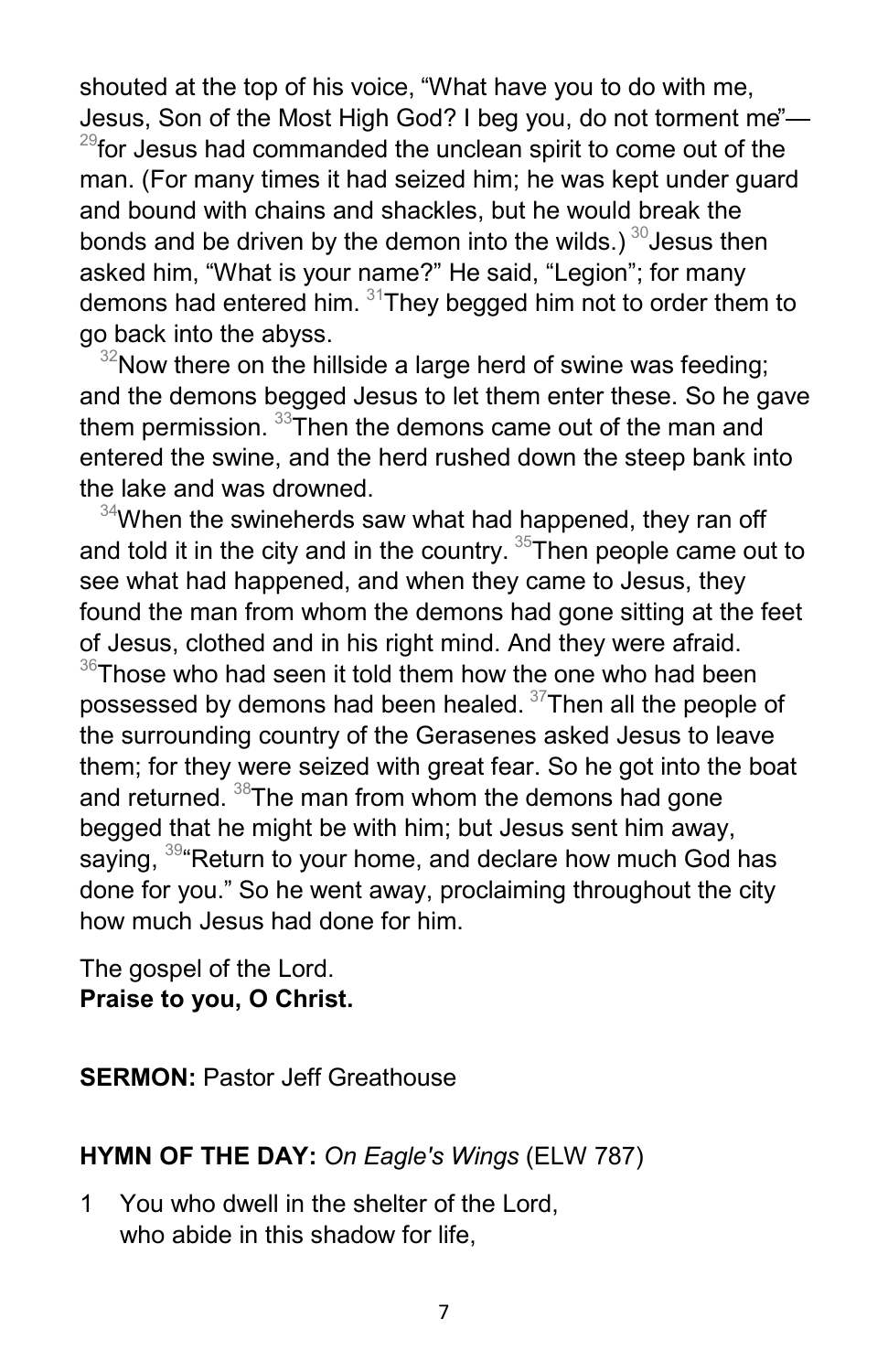say to the Lord: "My refuge, my rock in whom I trust!"

## Refrain

And he will raise you up on eagle's wings, bear you on the breath of dawn, make you to shine like the sun, and hold you in the palm of his hand.

- 2 The snare of the fowler will never capture you, and famine will bring you no fear; under God's wings your refuge, with faithfulness your shield. Refrain
- 3 You need not fear the terror of the night, nor the arrow that flies by day; though thousands fall about you, near you it shall not come. Refrain
- 4 For to the angels God's given a command to guard you in all of your ways; upon their hands they will bear you up, lest you dash your foot against a stone.

#### Final refrain

And he will raise you up on eagle's wings, bear you on the breath of dawn, make you to shine like the sun, and hold you in the palm of his hand; and hold you, hold you in the palm of his hand.

Text: Michael Joncas, b. 1957

Text © 1979 OCP Publications, 5536 NE Hassalo, Portland, OR 97213. All rights reserved. Used by permission.

Duplication in any form prohibited without permission or valid license from copyright administrator.

## **CREED**

## **I believe in God, the Father almighty, creator of heaven and earth.**

**I believe in Jesus Christ, God's only Son, our Lord,**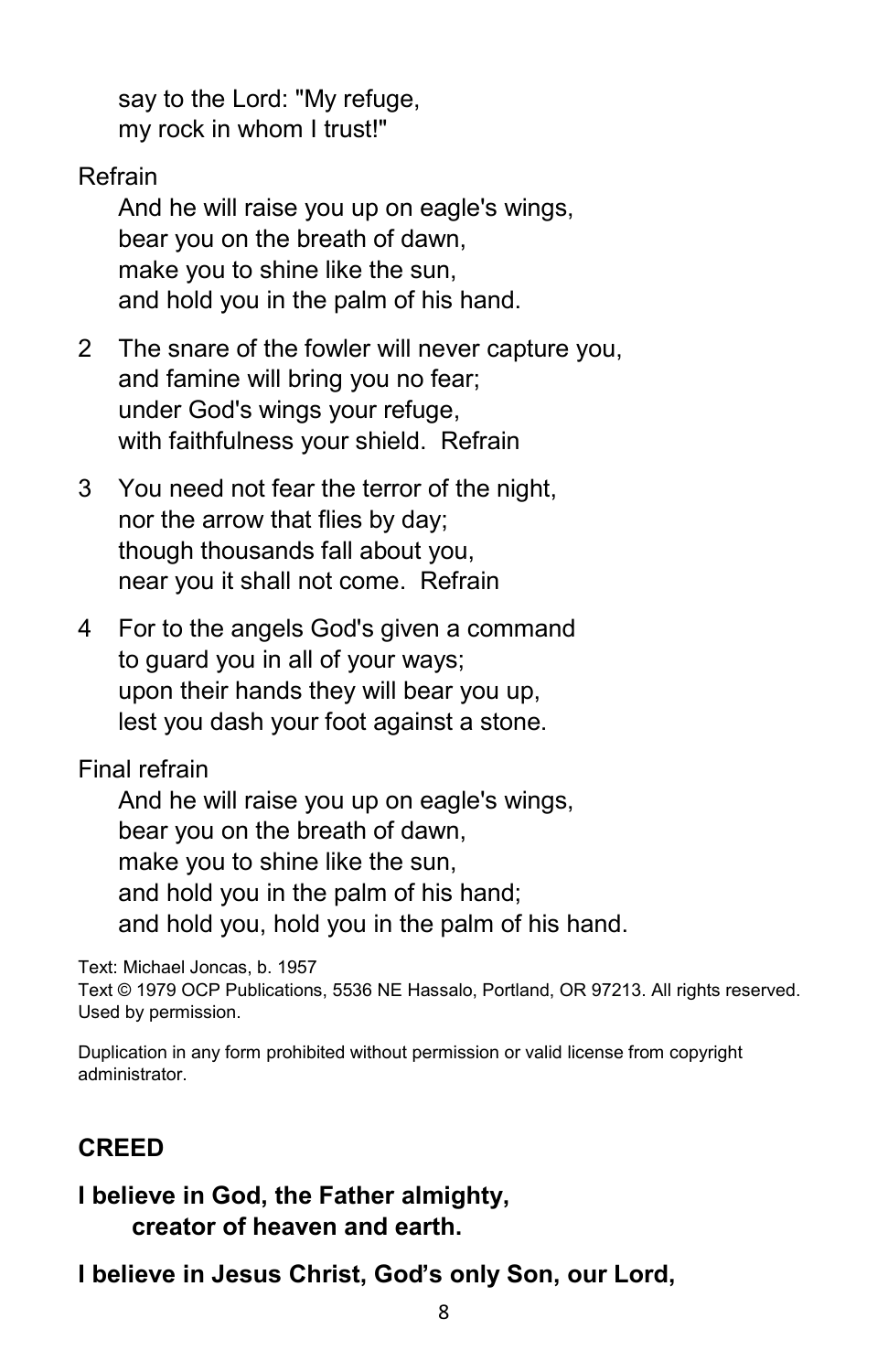**who was conceived by the Holy Spirit, born of the virgin Mary, suffered under Pontius Pilate, was crucified, died, and was buried; he descended to the dead. On the third day he rose again; he ascended into heaven, he is seated at the right hand of the Father, and he will come to judge the living and the dead.**

**I believe in the Holy Spirit, the holy catholic church, the communion of saints, the forgiveness of sins, the resurrection of the body, and the life everlasting. Amen.**

## **MUSIC FOR PRAYERS:** *Be Still For the Presence*

Be still for the presence of the Lord The Holy One is here Come bow before Him now With reverence and fear In Him no sin is found We stand on holy ground Be still for the presence of the Lord The Holy One is here

CCLI Song # 120824 David J. Evans © 1986 Thankyou Music (Admin. by Capitol CMG Publishing) For use solely with the SongSelect® Terms of Use. All rights reserved. www.ccli.com CCLI License # 707096

#### **PRAYERS OF INTERCESSION**

God of grace, **hear our prayer.**

Remembering in our prayers: **Paul** (Jacobson), **Donovan**  (Antholt), **Mimi** (Zinngrabe), **Janet** (Mickelson), **Kevin** (Clark),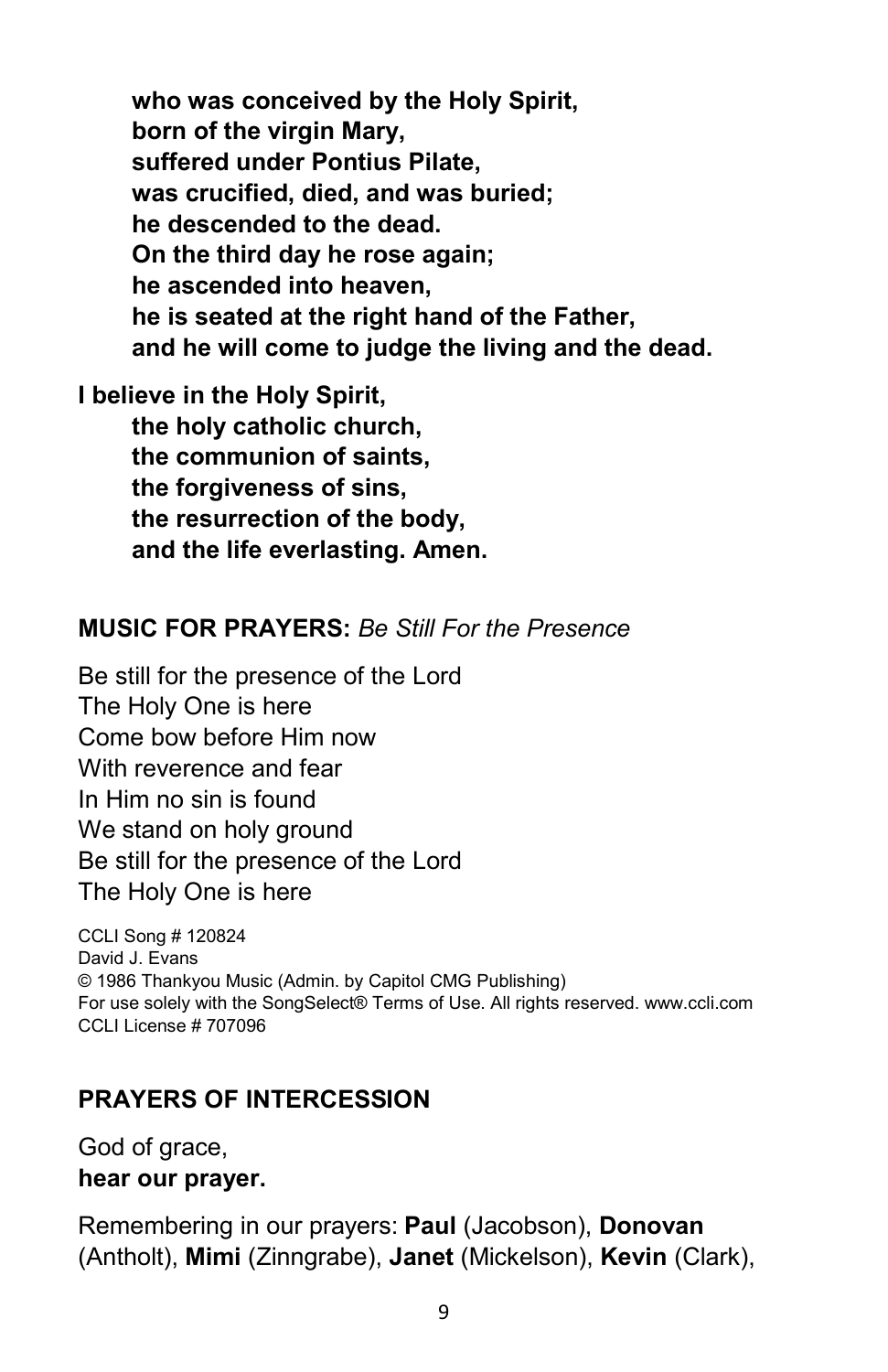**Steven** (Leek), **Sasha** (Hill), **Fred** (Kirch), **Rusty** (Feld), **Michael**  (Cassity), **Larry** (Uecker), **Lois** (Krueger), **Chuck** (Dull), **Dan** (Knutson), **Cletus** (Schwoerer), **Vincent** (Michaud), **Sally**  (Treichel), **Gary** (Anderson), **Gordy** (Haen), **Rich** (Meyer), **Mary**  (Honold), **Dick** (Russell), **Stacey** (Greathouse), **Patrick** (Bentley).

We also pray for those celebrating birthdays and anniversaries this week: **Darrell** (Askins), **Stefanie** (Fish), **Angie** (Gauger), **Kelly**  (Bockhop), **Danielle** (Sargent), **Jenniece** (Hoiska), **Beth** (Rikkola), **Amanda** (Wautier), **Brian** (Hartl), **Traci** (Pagels), **Lester**  (Sternard), **Mardell** (Eliason), **Sally** (Wilson), **Paige** (Simonar), **Willow** (Simonar), **Douglas** (Wilson), **Brenda & Steve** (Fish), **Jill & Dan** (Laurent), **Amanda & Brandon** (Wautier), **Carol & John**  (Bartoszek), **Carrie Ann & Cody** (DeClark), **Cindy & Joseph**  (Potier), **Beth & Ben** (Rikkola), **Julie & Scott** (Davis).

## **PEACE**

The peace of Christ be with you always. **And also with you.**

*The people may greet one another with a sign of Christ's peace, and may say, "Peace be with you," or similar words.*

## **OFFERING**

#### **MUSIC DURING OFFERING:** *Blessed Be Your Name*

Verse 1 Blessed be Your name In the land that is plentiful Where Your streams of abundance flow Blessed be Your name

Verse 2 Blessed be Your name When I'm found in the desert place Though I walk through the wilderness Blessed be Your name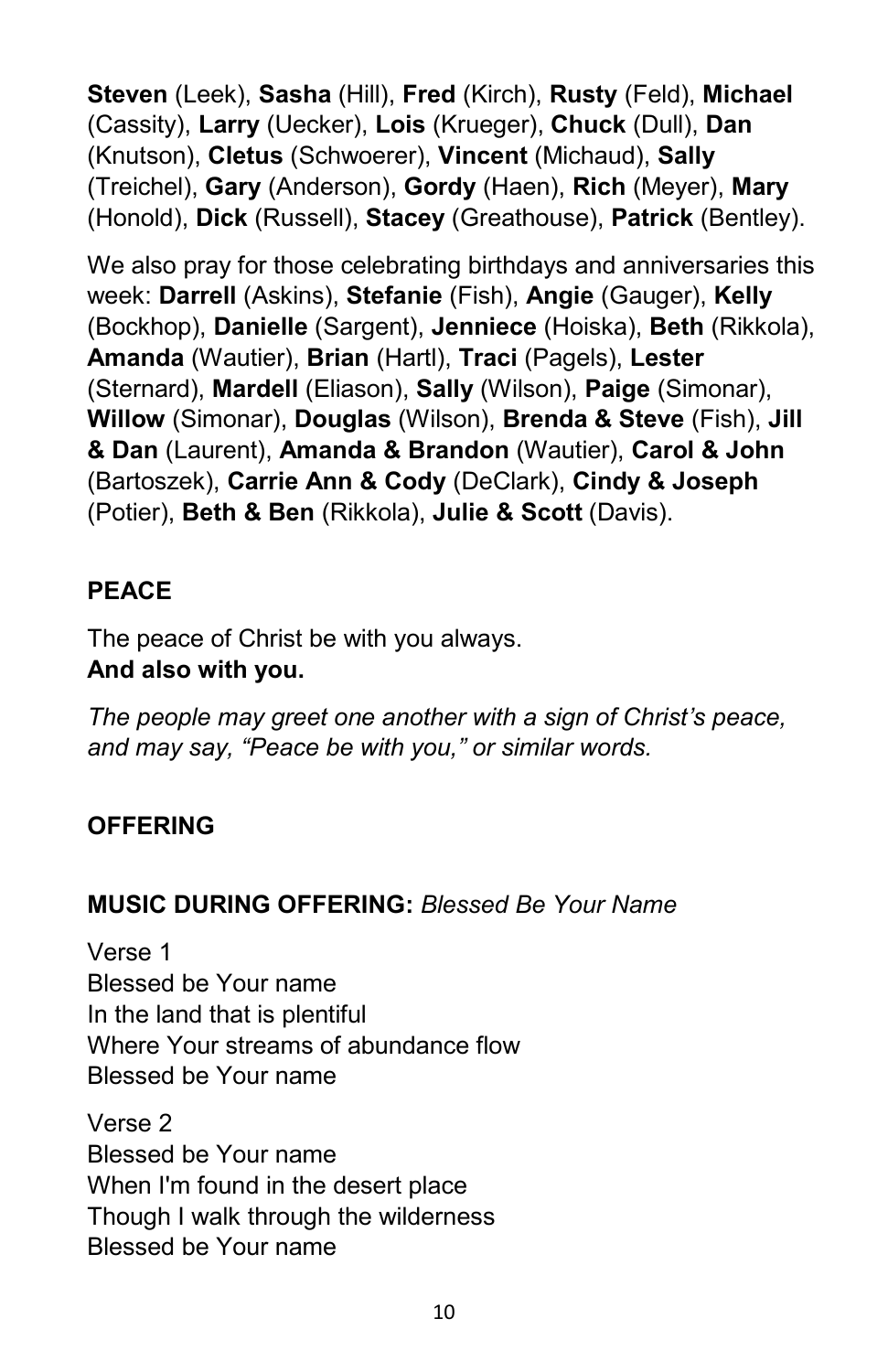Pre-Chorus Ev'ry blessing You pour out I'll Turn back to praise When the darkness closes in Lord Still I will say

**Chorus** Blessed be the name of the Lord Blessed be Your name Blessed be the name of the Lord Blessed be Your glorious name

Verse 3 Blessed be Your name When the sun's shining down on me When the world's all as it should be Blessed be Your name

Verse 4 Blessed be Your name On the road marked with suffering Though there's pain in the offering Blessed be Your name

Bridge You give and take away You give and take away My heart will choose to say Lord blessed be Your name

CCLI Song # 3798438 Beth Redman | Matt Redman © 2002 Thankyou Music (Admin. by Capitol CMG Publishing) For use solely with the SongSelect® Terms of Use. All rights reserved. www.ccli.com CCLI License # 707096

#### **OFFERTORY PRAYER**

God of abundance: you have set before us a plentiful harvest. As we feast on your goodness, strengthen us to labor in your field,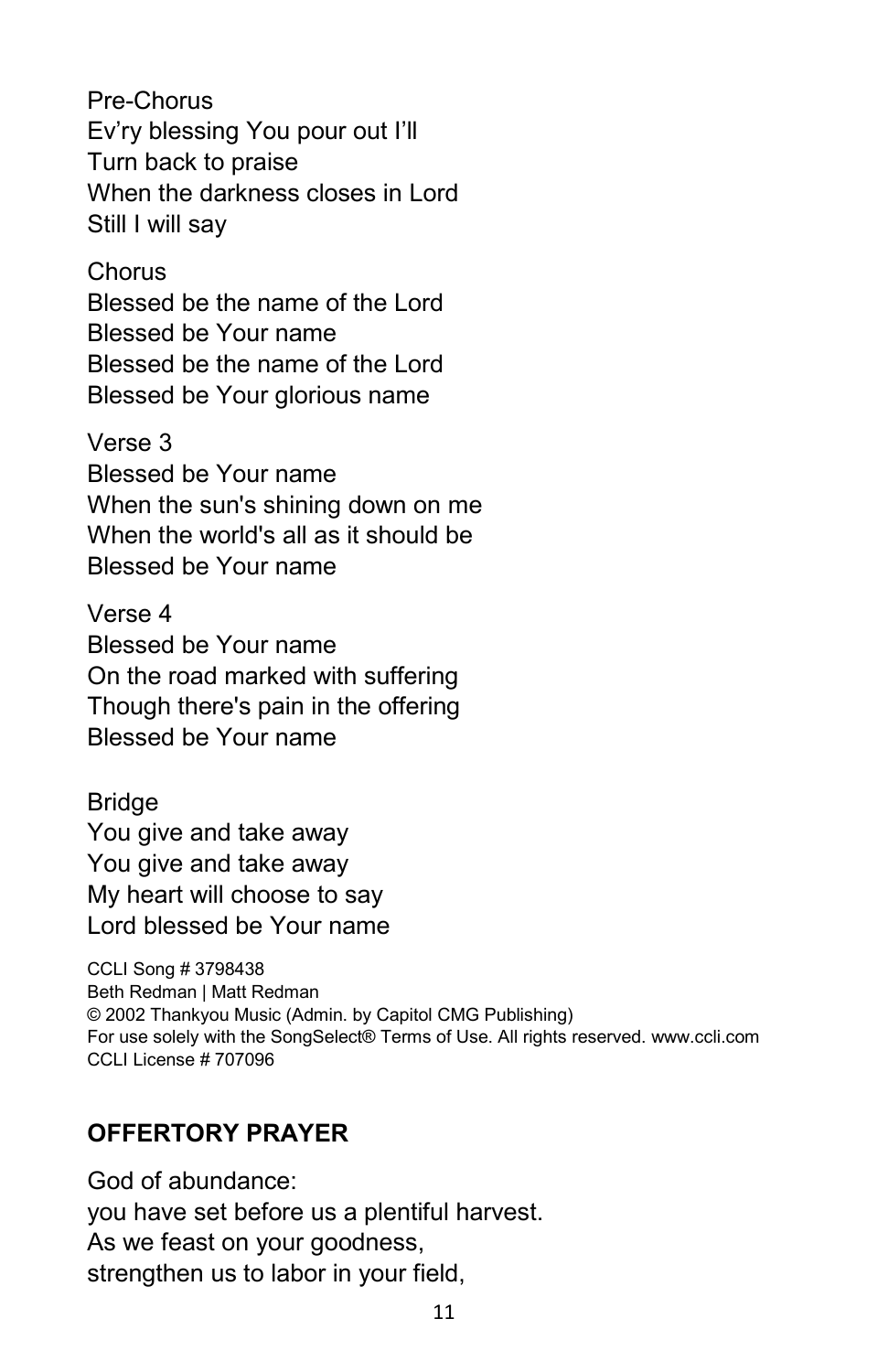and equip us to bear fruit for the good of all, in the name of Jesus. **Amen.**

# **DIALOGUE**

The Lord be with you. **And also with you.**

Lift up your hearts. **We lift them to the Lord.**

Let us give thanks to the Lord our God. **It is right to give our thanks and praise.**

## **PREFACE**

It is indeed right, our duty and our joy, that we should at all times and in all places give thanks and praise to you, almighty and merciful God, through our Savior Jesus Christ; who on this day overcame death and the grave, and by his glorious resurrection opened to us the way of everlasting life. And so, with all the choirs of angels, with the church on earth and the hosts of heaven. we praise your name and join their unending hymn:

## **SANCTUS:** *Sanctuary*

Lord prepare me To be a sanctuary Pure and holy Tried and true With thanksgiving I'll be a living Sanctuary for You

CCLI Song # 24140 John W. Thompson | Randy Scruggs © 1982 Full Armor Publishing Company (Admin. by Peermusic III, Ltd.) Whole Armor Publishing Company (Admin. by Peermusic III, Ltd.) For use solely with the SongSelect® Terms of Use. All rights reserved. www.ccli.com CCLI License # 707096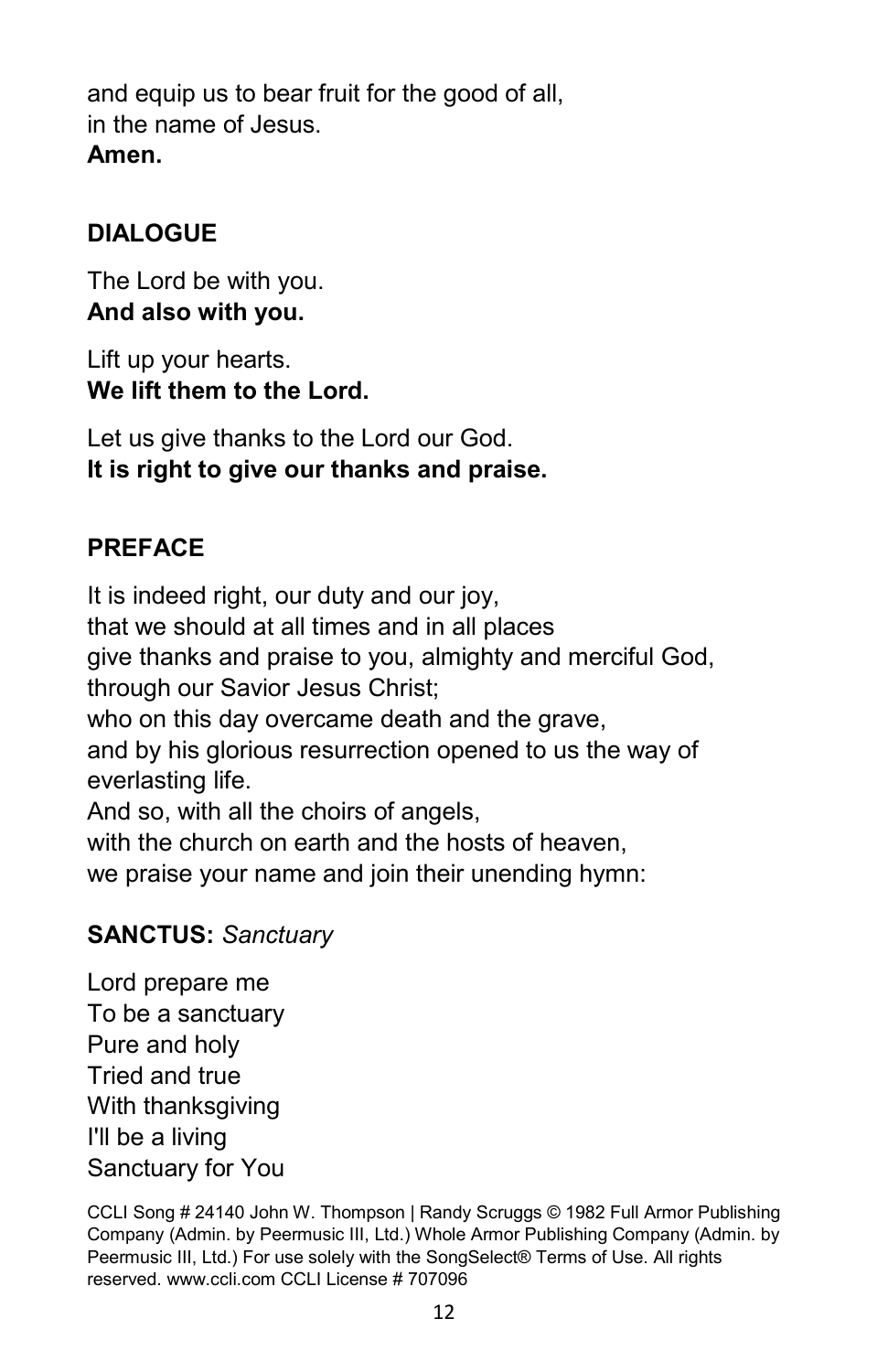# **GREAT THANKSGIVING**

In the night in which he was betrayed, our Lord Jesus took bread, and gave thanks; broke it, and gave it to his disciples, saying: Take and eat; this is my body, given for you. Do this for the remembrance of me.

Again, after supper, he took the cup, gave thanks, and gave it for all to drink, saying: This cup is the new covenant in my blood, shed for you and for all people for the forgiveness of sin. Do this for the remembrance of me.

## **LORD'S PRAYER**

Lord, remember us in your kingdom, and teach us to pray:

**Our Father, who art in heaven, hallowed be thy name, thy kingdom come, thy will be done, on earth as it is in heaven. Give us this day our daily bread; and forgive us our trespasses, as we forgive those who trespass against us; and lead us not into temptation, but deliver us from evil. For thine is the kingdom, and the power, and the glory, forever and ever. Amen.**

#### **INVITATION TO COMMUNION**

In Christ's presence there is fullness of joy. Come to the banquet.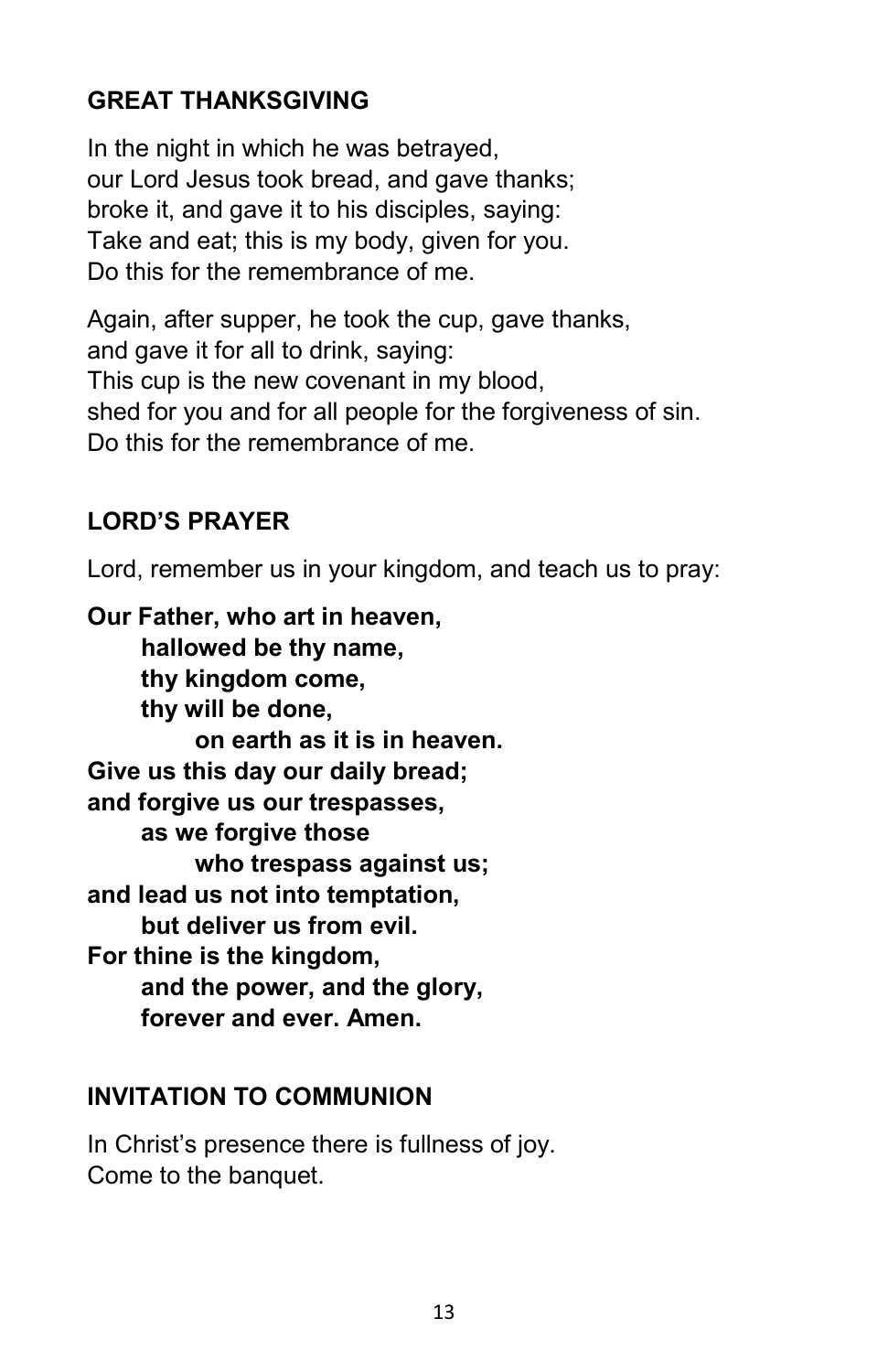## **COMMUNION**

*As the ministers give the bread and cup to each communicant, they say these words:*

The body of Christ, given for you. The blood of Christ, shed for you.

*The communicant may say:* **Amen**

## **COMMUNION SONGS**

*What a Fellowship, What a Joy Divine* (ELW 774)

1 What a fellowship, what a joy divine, leaning on the everlasting arms; what a blessedness, what a peace is mine, leaning on the everlasting arms.

#### Refrain

Leaning, leaning, (Leaning on Jesus, leaning on Jesus,) safe and secure from all alarms; leaning, leaning, (leaning on Jesus, leaning on Jesus,) leaning on the everlasting arms.

- 2 Oh, how sweet to walk in this pilgrim way, leaning on the everlasting arms; oh, how bright the path grows from day to day, leaning on the everlasting arms. Refrain
- 3 What have I to dread, what have I to fear, leaning on the everlasting arms? I have blessed peace with my Lord so near, leaning on the everlasting arms. Refrain

Text: Elisha A. Hoffman, 1839-1929

## *I Could Sing of Your Love Forever*

#### Verse

Over the mountains and the sea Your river runs with love for me And I will open up my heart And let the Healer set me free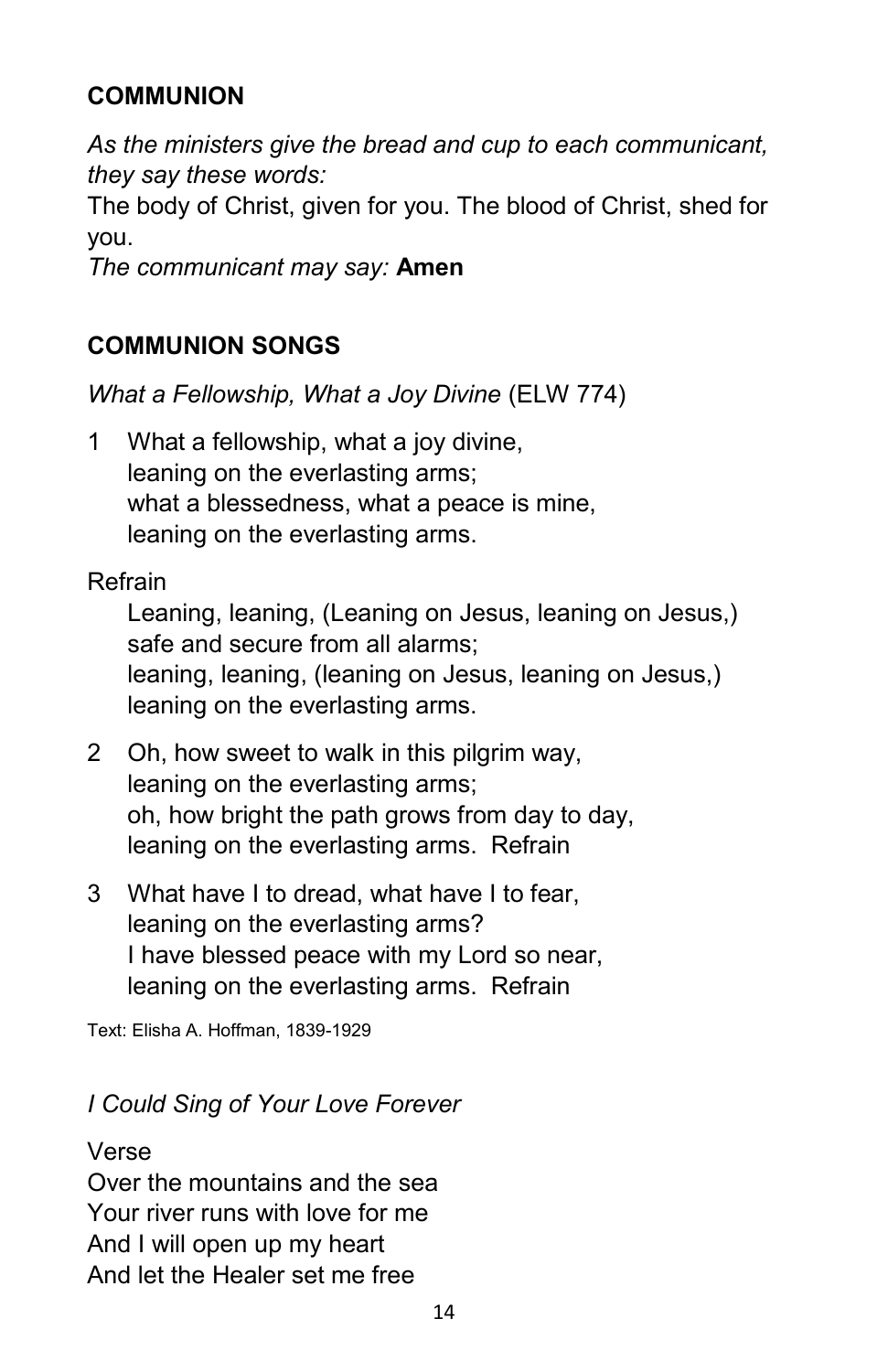I'm happy to be in the truth And I will daily lift my hands For I will always sing Of when Your love came down yeah

**Chorus** I could sing of Your love forever I could sing of Your love forever I could sing of Your love forever I could sing of Your love forever

Bridge Oh I feel like dancing It's foolishness I know But when the world has seen the light They will dance with joy like we're dancing now

CCLI Song # 1043199 Martin Smith © 1994 Curious? Music UK (Admin. by Integrity Music) For use solely with the SongSelect® Terms of Use. All rights reserved. www.ccli.com CCLI License # 707096

# **BLESSING AFTER COMMUNION**

The body and blood of our Lord Jesus Christ strengthen you and keep you in his grace. **Amen** 

# **PRAYER AFTER COMMUNION**

Life-giving God, through this meal you have bandaged our wounds and fed us with your mercy. Now send us forth to live for others, both friend and stranger, that all may come to know your love. This we pray in the name of Jesus. **Amen.**

# **ANNOUNCEMENTS**